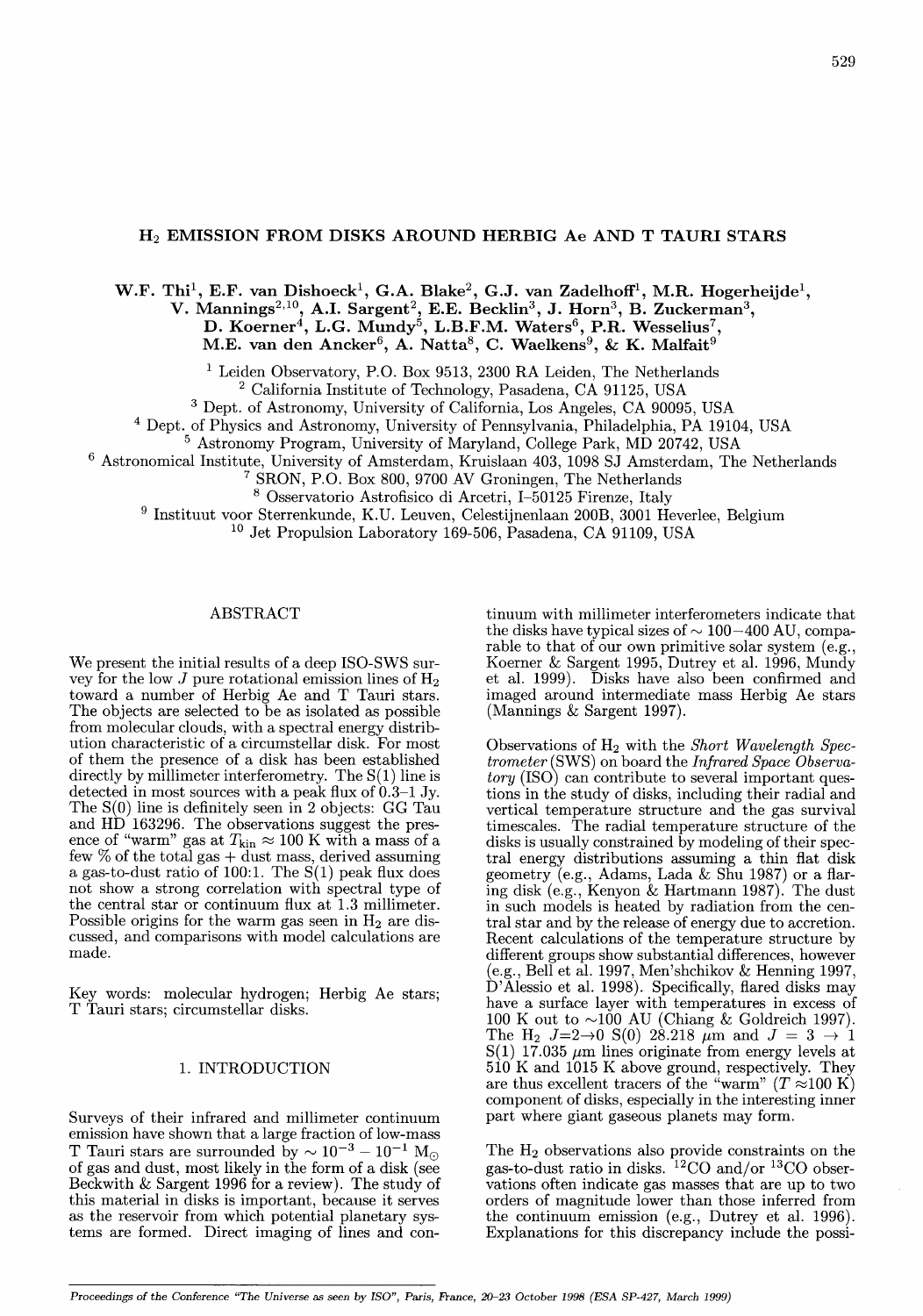ble freeze-out of molecules in the cold outer part of the disk at >10 AU, an inadequate description of the radiative transfer in the very optically thick 12CO line, or a gas dissipation time scale that is shorter than that of the dust (Zuckerman et al. 1995).  $H_2$ has the advantage that it is the dominant molecule and that it does not deplete onto grains. Moreover, the lines are optically thin so that the radiative transfer is simple. A disadvantage is that the lines are only sensitive to warm gas and cannot probe the bulk of the (cold) circumstellar material.

Many pre-main sequence stars are binaries or even higher multiple systems (e.g., Simonet al. 1995). The tidal interaction in a binary system may affect the disk structure and evolution, such as clearing of the material in the inner part. Gaps in disks can also result if giant planets have formed. The presence of gaps or holes in disks facilitates the detection of any residual gas, since the lines are no longer obscured by optically thick dust continuum (e.g., Najita et al. 1996).

We present here the first results of a deep survey for the  $H_2 S(0)$  and  $S(1)$  lines with the ISO-SWS toward a sample of T Tauri and Herbig Ae stars. The data are used to constrain the temperature and mass of warm gas in the disks. An initial account for a few objects has been presented by van Dishoeck et al. (1998).

#### 2. OBSERVATIONS AND REDUCTION

The H<sub>2</sub> S(0) line at 28.218  $\mu$ m and the S(1) line at  $17.035 \mu m$  were observed with SWS grating mode AOT02. Typical integration times were 600-1000 s per line, in which the 12 detectors were scanned several times over the  $28.05-28.40$  and  $16.96-17.11 \mu$ m ranges around the lines. The  $S(3)$  9.66  $\mu$ m and  $S(5)$ . 6.91  $\mu$ m lines were measured in parallel with the  $S(0)$  and  $S(1)$  lines, respectively, at virtually no extra time. The spectral resolution for point sources is 2000 at 28  $\mu$ m and 2400 at 17  $\mu$ m. The SWS apertures are  $20'' \times 27''$  at S(0),  $14'' \times 27''$  at S(1), and  $14'' \times 20''$  at S(3) and S(5).

The expected peak flux levels of the  $H_2$  lines are close to the sensitivity limit of the instrument, and the raw data show a high level of noise due to the effects of cosmic rays on the detectors. In order to extract the H2 lines, special software designed to handle weak signals was used for the data reduction in combination with the standard Interactive Analysis Package. The details and justification of the methods used in the software are described elsewhere (Valentijn & Thi 1999). The flux calibration uncertainty is  $\sim$ 30%. The quality of the reduced data is the best that could be obtained at the time of submission of this paper.

#### 3. OBJECTS

The sources in our sample have been selected primarily from the nearby Taurus-Auriga  $(d \approx 140 \text{ pc})$ and Ophiuchus ( $d \approx 160$  pc) low-mass star-forming regions. The spectral energy distributions of the objects from infrared to millimeter wavelengths are dominated by emission from the disks rather than surrounding envelope material. Imaging of the gas and dust with the Owens Valley Millimeter Array (OVRO) has been performed for most objects and reveals disk-like structures on arcsec scales with evidence for Keplerian rotation of the gas. The strong millimeter emission of our selected sources implies disk masses of at least  $10^{-2}$  M<sub> $\odot$ </sub>.

In total, 16 sources in Taurus-Auriga and 5 sources in Ophiuchus have been observed in the ISO programs by Blake et al. and van Dishoeck et al. We present here only the results for sources in Taurus-Auriga with a mid-infrared continuum of only a few Jy, since these data do not suffer from fringing. In addition, data on the Herbig Ae star HD 163296 and on two isolated young stars, 49 Cet and HD 135344, from the program by Becklin et al. are added to the sample (Zuckerman et al. 1995). The selected objects cover a wide range of spectral types from MO-AO, and their estimated ages range from <1 to 10 Myr. The results of the full data set will be presented elsewhere.



*Figure 1. The pure-rotational*  $H_2$   $S(0)$  (upper panel) *and S{l) (lower panel) lines toward GG Tau with the continuum subtracted.* 

In order to avoid confusion with low surface brightness extended  $H_2$  emission, the objects were chosen to be as isolated as possible from any remaining cloud material. Single dish CO  $3-2$  and/or  $2-1$  data obtained with the Caltech Submillimeter Observatory (CSO) and the James Clerk Maxwell Telescope (JCMT) generally show a double-peaked line profile with an antenna temperature of  $\sim 0.5$  K on source, but no emission 30" off source. The presence of warm gas is in many cases confirmed by detections of the  $12$ CO 6-5 line with the CSO. Near-infrared Keckimages in the  $(1,0)$  S $(1)$  line have been obtained for some objects, as well as deep ISO integrations on the S(1) line at a few off-source positions.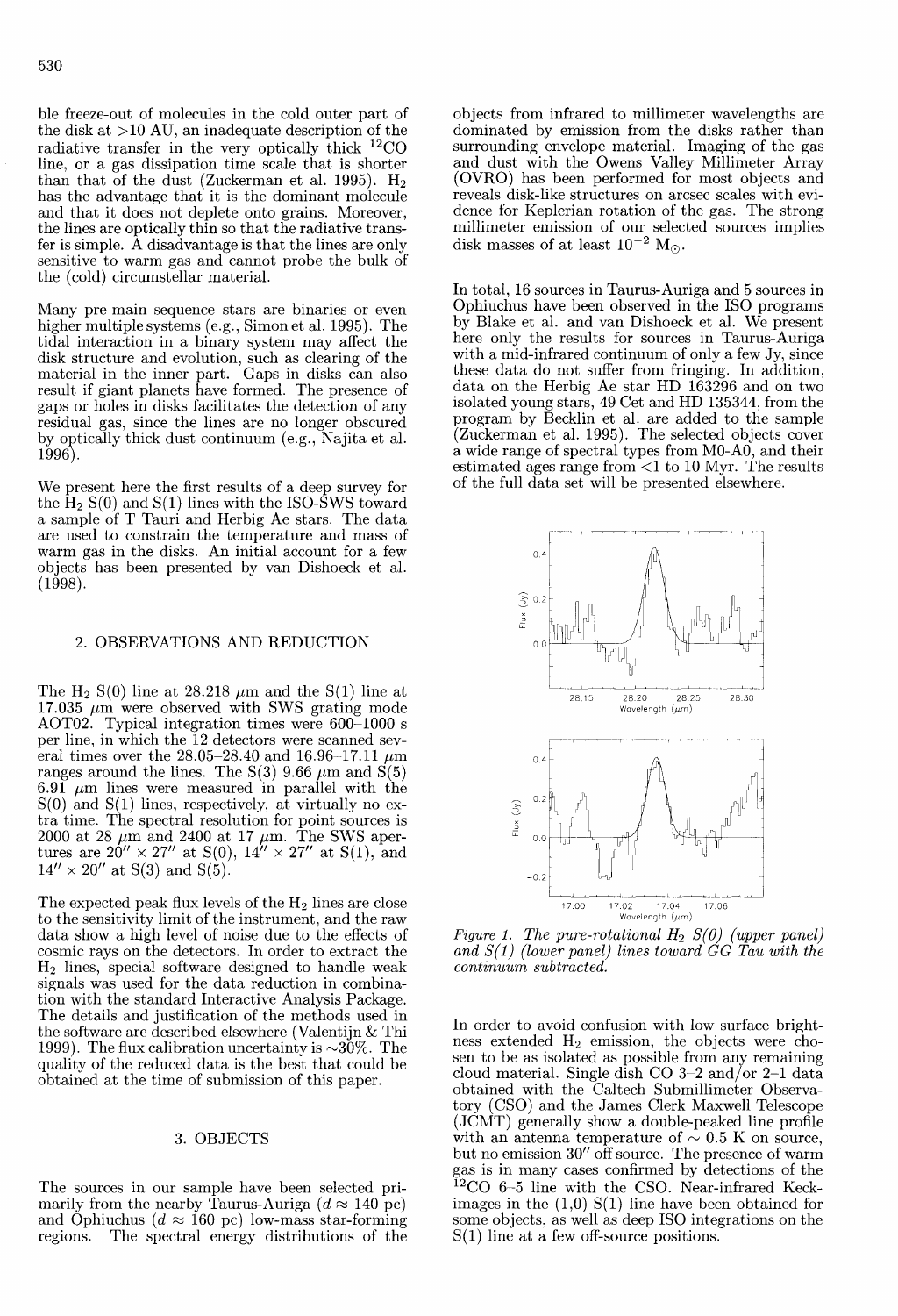#### 4. RESULTS

Table 1 summarizes the results of our observations. The  $H_2$  S(1) line is detected toward all Herbig Ae stars and a few T Tauri stars with a typical strength of 0.3-1 Jy. The S(O) line is seen toward at least two sources: HD 163296 and GG Tau. Figure 1 shows the observed spectra toward GG Tau. Two sets of observations have been carried out for this object in revolutions 668 and 834. The lines are visible in both cases and the results agree within the error bars. The data toward HD 163296 have been presented in van Dishoeck et al. ( 1998). These sources have the strongest single dish 1.3 mm continuum flux of our sample and the largest disk surface area. The  $S(3)$ and  $S(5)$  lines are not detected down to  $\sim 0.1$  Jy rms.

In the optically thin limit, the observed line fluxes are directly related to the populations in the  $H_2$   $J=2$ and 3 levels. Although the  $J=3$  level has a factor of 40 lower population in LTE than the  $J=2$  level in gas with a temperature around 100 K, the spontaneous transition probability of the S(1) line,  $A_{31}$  =  $4.8 \times 10^{-10}$  s<sup>-1</sup>, is much larger than that for the S(0) transition,  $A_{20} = 2.9 \times 10^{-11} \text{ s}^{-1}$ . In addition, the spectral resolution at 17  $\mu$ m is somewhat higher than that at 28  $\mu$ m, so that the line/continuum ratio is larger. Both of these factors explain why the  $S(1)$ line is more easily detected than the S(O) line. The inferred beam-averaged excitation temperatures are  $106\pm10$  K for GG Tau and  $120\pm20$  K for HD 163296. The limits on the  $S(3)$  lines for these sources imply temperatures less than 400 K and 300 K, respectively, assuming no correction for differential extinction.

Since the ISO beam is much larger than the sizes of the disks, it is important to check whether any of the observed  $H_2$  emission can arise from surrounding cloud material.  $H_2$  lines up to  $S(9)$  are readily detected toward embedded Herbig  $Ae$  stars with the ISO-SWS (e.g., van den Ancker et al. 1998a). In these cases, the emission is dominated by the interaction of the young star with its surrounding envelope through shocks and PDRs. The typical  $H_2$  excitation temperatures for these regions are  $T_{\text{rot}}$ =500-700 K, much larger than the values found for our sources.

Deep searches for the  $H_2 S(0)$  and  $S(1)$  lines toward diffuse and translucent clouds have been performed by Thi et al. (this volume). The lines are not detected down to 0.3 Jy  $(2\sigma)$  in gas with densities of a few hundred to a few thousand  $cm^{-3}$  exposed to the normal interstellar radiation field. The single dish CO line intensities at offset positions from our sources are generally lower than those observed for diffuse clouds ( $\sim$  1 K). For example, the <sup>12</sup>CO 1-0 emission around GG Tau is less than 32 mK (Strutskie et al. 1993). In addition, a deep Keck image does not show any H<sub>2</sub> emission in the (1,0) S(1) line down to  $\sim$ 20  $\mu$ Jy per pixel, indicating the absence of shocks faster  $\tan \sim 20 \text{ km s}^{-1}$ . For HD 135344, a deep ISO integration on the  $S(1)$  line 1' south does not reveal any feature at the level of 0.3 Jy ( $2\sigma$  rms). Thus, we are confident that in these cases the bulk of the  $H_2$ emission originates from the disks rather than interstellar material in the ISO beam. However, for a few sources some residual cloud emission may contribute. In particular, the  $H_2 S(1)$  line has also been detected with a flux of 0.3 Jy 1' south of LkCa15.

Assuming no continuum extinction and LTE excitation, typical values for the beam-averaged warm  $H_2$ column densities are  $\sim 10^{21}$  cm<sup>-2</sup> for T  $\approx 100$  -120 K. The corresponding masses of warm  $H_2$  are typically 0.003–0.007  $\rm M_{\odot}.$  These values assume that the ortho/para  $H_2$  ratio is in LTE.

### 5. DISCUSSION

Although the  $H_2 S(0)$  line has only been detected in sources with the strongest 1.3 millimeter continuum flux, the data in Table 1 data show no strong correlation between the  $H_2 S(1)$  flux and the 1.3 millimeter continuum. In addition, comparison of the S(1) fluxes obtained for the Herbig Ae and T Tauri stars indicates that there are no significant differences between the two categories, suggesting that spectral type does not play a large role. The age estimates of the observed objects are uncertain, but no obvious trend of evolutionary phase and  $H_2$  emission is seen. However, the errors in the observed fluxes are large and the dynamic range small, which may mask any relations.

For GG Tau, the inferred warm  $H_2$  mass of  $\sim 0.007$  $M_{\odot}$  is about 4% of the total gas + dust mass of 0.17  $M_{\odot}$  derived from millimeter continuum observations assuming a gas-to-dust ratio of 100. (Dutrey et al. 1994). The amount of warm gas is higher than that found from disk models based on the CO emission or continuum SED of this object, which sample the cold component of the disk (Dutrey et al. 1996). For HD 163296, a similar fraction of warm gas is obtained.

Where does the  $H_2$  emission originate? The first possibility is that the  $H_2$  lines come from the inner part  $(\leq 10$  AU) of the disk, heated by accretion. However, a large fraction of this warm gas may be hidden by the optically thick dust continuum. Moreover, gas heated by accretion shocks due to infalling material at the disk surface would be warm enough to emit strongly in the  $S(3)$  line and the 2  $\mu$ m vibrationrotation lines.

A second explanation is provided by flaring disk models, in which the surface layer of the disk is heated by radiation from the central star out to 100 AU (e.g. Chiang & Goldreich 1997). These disk models have a non-isothermal vertical temperature profile. The warm gas is located in the upper part of the disk so that the emission arising from this region is not absorbed by cooler layers before reaching the Earth. An  $H<sub>2</sub>$  excitation calculation has been performed using the density and temperature structure of the standard model by Chiang & Goldreich (1997) and assuming gas:dust=100:1 in mass with  $T_{\text{gas}} = T_{\text{dust}}$ . Typical  $S(0)$  and  $S(1)$  fluxes from a single face-on surface layer are 0.05 and 0.5 Jy, respectively. The S(1) flux is comparable to the observed values. However, the flux may be reduced by the optical depth in the continuum and line. Specifically, emission from the opposite warm layer may be affected by the passage through cooler, absorbing parts of the disk. The inferred masses are thus a lower limit to the total "warm" gas mass and a detailed radiative transfer model including the viewing angle of the disk and possible velocity shifts between the warm and cold gas is needed to provide more reliable values.